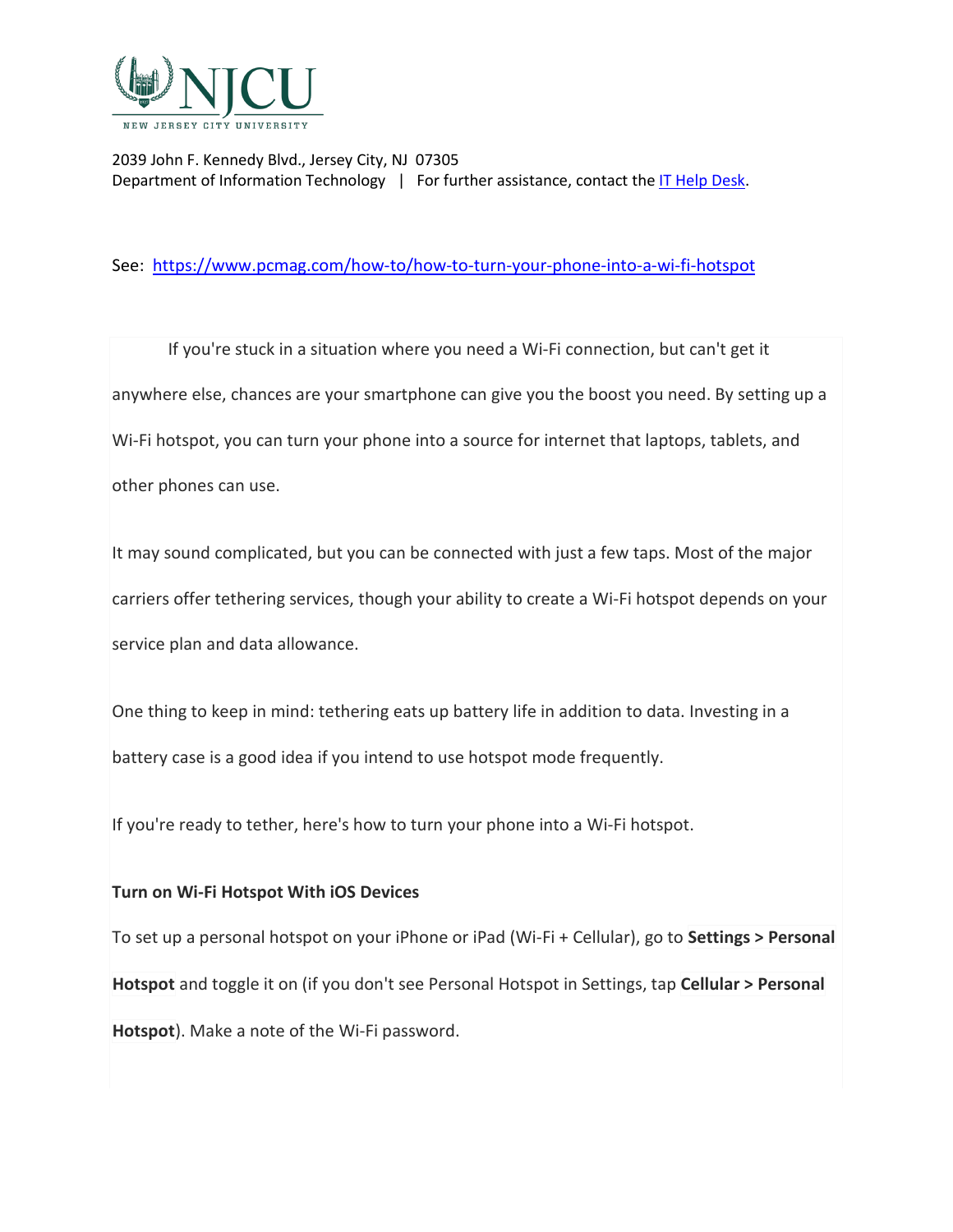

| 10:52 $\tau$<br>. R                                   | 1:477                                                                          | 1:437<br>.15GE<br>I ÷ E                                                                                              |
|-------------------------------------------------------|--------------------------------------------------------------------------------|----------------------------------------------------------------------------------------------------------------------|
|                                                       | <b>くSettings</b><br>Cellular                                                   | <b>くSettings</b><br><b>Personal Hotspot</b>                                                                          |
| <b>Settings</b>                                       |                                                                                |                                                                                                                      |
|                                                       | Cellular Data                                                                  | Personal Hotspot                                                                                                     |
| <b>CHLOE</b>                                          | <b>Cellular Data Options</b>                                                   | Now Discoverable.<br>Roaming Off<br>Other users can look for your shared network using Wi-Fi and                     |
| Apple ID, iCloud, iTunes & App Store                  | Personal Hotspot                                                               | Bluetooth under the name "CHLOE's iPhone".<br>Off >                                                                  |
|                                                       | uata to restrict all uata to W<br>email, web browsing, and push notifications. | Wi-Fi Password<br>$\longrightarrow$<br><b>II, INGRUING</b>                                                           |
| Airplane Mode                                         | AT&T                                                                           | TO CONNECT USING WI-FI<br>ς                                                                                          |
| Wi-Fi<br>ZiffDavisNY ><br>ς                           | Wi-Fi Calling                                                                  | 1 Choose "CHLOE's iPhone" from the Wi-Fi settings on<br>Off ><br>your computer or other device.                      |
| Bluetooth<br>On $>$                                   | Calls on Other Devices                                                         | 2 Enter the password when prompted.<br>When Nearby ><br>TO CONNECT USING BLUETOOTH                                   |
| $(\mathfrak{c}_\dagger)$<br>$\mathcal{P}$<br>Cellular | <b>Carrier Services</b>                                                        | $\ast$<br>1 Pair iPhone with your computer.<br>$\mathcal{P}$<br>2 On iPhone, tap Pair or enter the code displayed on |
| Personal Hotspot<br>Off $>$<br>ල                      | <b>SIM PIN</b>                                                                 | your computer.<br>$\rightarrow$<br>3 Connect to iPhone from computer.                                                |
|                                                       |                                                                                | TO CONNECT USING USB<br>同                                                                                            |
| Notifications<br>$\rightarrow$                        | <b>Add Cellular Plan</b>                                                       | ⊺⊽<br>1 Plug iPhone into your computer.<br>2 Choose iPhone from the list of network services in                      |
| $\rightarrow$<br>Sounds & Haptics                     |                                                                                | your settings.                                                                                                       |
| Do Not Disturb<br>$\mathcal{P}$                       | CELLULAR DATA<br>$\frac{1}{\sigma_{\mu\nu}^{(1)}}$                             |                                                                                                                      |
| Screen Time<br>$\mathcal{E}$                          |                                                                                |                                                                                                                      |
|                                                       | CALL TIME                                                                      |                                                                                                                      |
| $\mathcal{P}$<br>IC)<br>General                       | <b>Current Period</b>                                                          | 4 Hours, 47 Minutes                                                                                                  |
| <b>Control Center</b><br>$\mathcal{P}$                | Lifetime                                                                       | 4 Hours, 47 Minutes                                                                                                  |
| Display & Brightness                                  |                                                                                |                                                                                                                      |
|                                                       | <b>Pacat Statistics</b>                                                        |                                                                                                                      |

Open the Wi-Fi menu on the device you need to connect to the internet. Look for your iOS device (ex: PCMag's iPhone), tap it, and enter the password that appears on your iPhone's Personal Hotspot screen.

Your secondary device should now be able to surf the web (and consume mobile data). To disconnect, toggle Personal Hotspot to off on your iOS device.

**Turn on Wi-Fi Hotspot With Android Devices**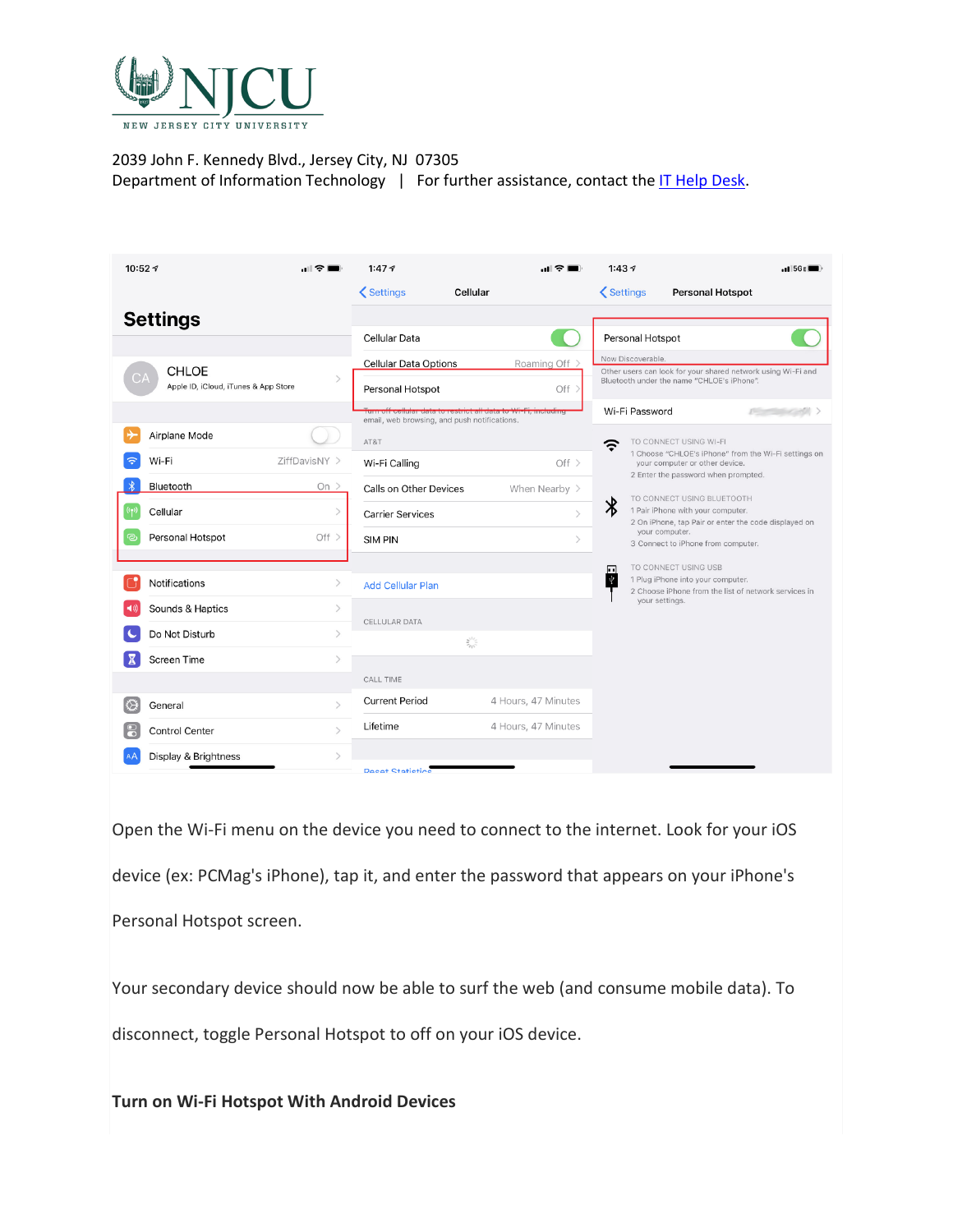

How you access Wi-Fi hotspots on Android phones will depend on which device you have and which version of Android you're running. If you navigate to Settings and search for "tether," it should appear, but here's an idea of what it looks like on some of the top Android phone brands. To deactivate hotspot mode, navigate back to these settings and toggle them off.

#### **Samsung**

Below you can see what it looks like on a Samsung Galaxy S8 running [Android](https://www.pcmag.com/reviews/google-android-pie-90) 9.0 Pie. You can either pull down and tap the Mobile Hotspot option in the menu to activate. Or navigate to **Connections > Mobile Hotspot and Tethering > Mobile Hotspot** and toggle it on. A pop-up window will appear, where you can find the Wi-Fi password for devices that want to connect.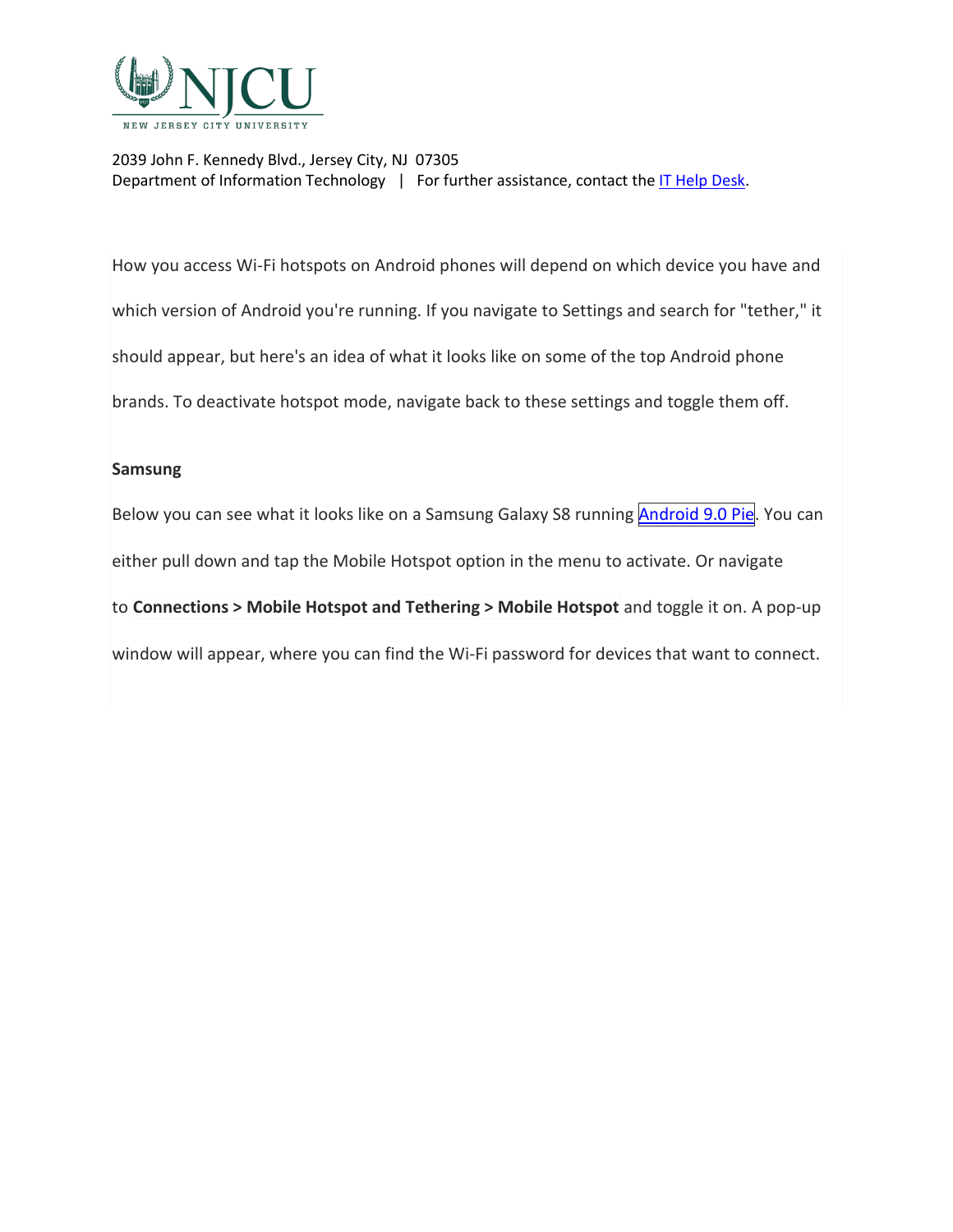

|                                                                                                                          | ∛ ≥ 156%<br>3:16.64                                                                              | <b>NI 3 56% -</b><br>$3:1764$ (4)                                                                     | <b>NEW 56%</b><br>$3:1764$ (a)                                                                                       |
|--------------------------------------------------------------------------------------------------------------------------|--------------------------------------------------------------------------------------------------|-------------------------------------------------------------------------------------------------------|----------------------------------------------------------------------------------------------------------------------|
|                                                                                                                          | Connections<br>$\alpha$<br>≺                                                                     | < Mobile Hotspot and Tethering                                                                        | < Mobile Hotspot                                                                                                     |
| 3:16<br>Wed, June 12                                                                                                     | Phone visibility<br>$\bullet$<br>Allow other devices to find your phone and<br>transfer files.   | Mobile Hotspot<br>$\bullet$<br>On:                                                                    | On                                                                                                                   |
| $\alpha$<br>٠                                                                                                            | NFC and payment<br>$\bullet$<br>Make mobile payments, share data, and<br>read or write NFC tags. | <b>Bluetooth tethering</b><br>$\bullet$<br>Share your phone's internet connection<br>using Bluetooth. | Connecting from other devices<br>1. Turn Wi-Fi on.<br>2. Refresh the list of available Wi-Fi                         |
| $\dddot{\overline{v}}$<br>$\mathbf{N}^{\mathcal{S}}_k$<br>$\Box$<br>Flashlight<br><b>Blue light</b><br>Vibrate<br>filter | Airplane mode<br>$\bullet$<br>Turn off calling, messaging, and Mobile<br>data.                   | USB tethering<br>$\blacksquare$<br>No USB devices connected.                                          | networks.<br>3. Select Verizon-SM-G925V-0B9B from<br>the available networks.<br>4. Enter sczk361! in the WPA2 field. |
| $\widehat{z}$<br>$\ast$<br>$\Box$<br>$\bigstar$<br>Wi-Fi Calling Bluetooth<br>Airplane<br>Portrait<br>mode               | Voice networks<br>Wi-Fi Calling, VoLTE                                                           |                                                                                                       | Verizon<br>$\mathbb{G}$<br>Allow all devices to connect.                                                             |
|                                                                                                                          | Mobile networks                                                                                  |                                                                                                       | Password                                                                                                             |
| $\bullet$<br>₫<br>ħ                                                                                                      | Data usage                                                                                       |                                                                                                       |                                                                                                                      |
| Mobile<br>Location<br>Secure<br>Power<br>Folder<br>mode<br>Hotspot<br>$\bullet$ $\circ$                                  | Mobile Hotspot and Tethering                                                                     |                                                                                                       | Wi-Fi sharing<br>Off                                                                                                 |
|                                                                                                                          | More connection settings                                                                         |                                                                                                       | <b>Connected devices</b><br>No devices                                                                               |
| III<br>$\circ$<br>≺                                                                                                      | III<br>$\cup$<br>$\overline{\left( \right. }%$                                                   | $\mathbf{m}$<br>$\cup$<br>$\overline{\phantom{a}}$                                                    | $\Box$<br>Ш<br>$\overline{\left( \right. }%$                                                                         |

# **Motorola Moto**

To turn on tethering on a [Moto](https://www.pcmag.com/reviews/motorola-moto-z4) Z4 running Android Pie, navigate to **Settings > Network & internet > Hotspot & tethering**. Here, you can select to share a connection via Wi-Fi, USB, or Bluetooth.

For a Wi-Fi connection, tap Wi-Fi hotspot and toggle it on. The hotspot name will be displayed

on this screen. Tap **Advanced > Hotspot password** for the password.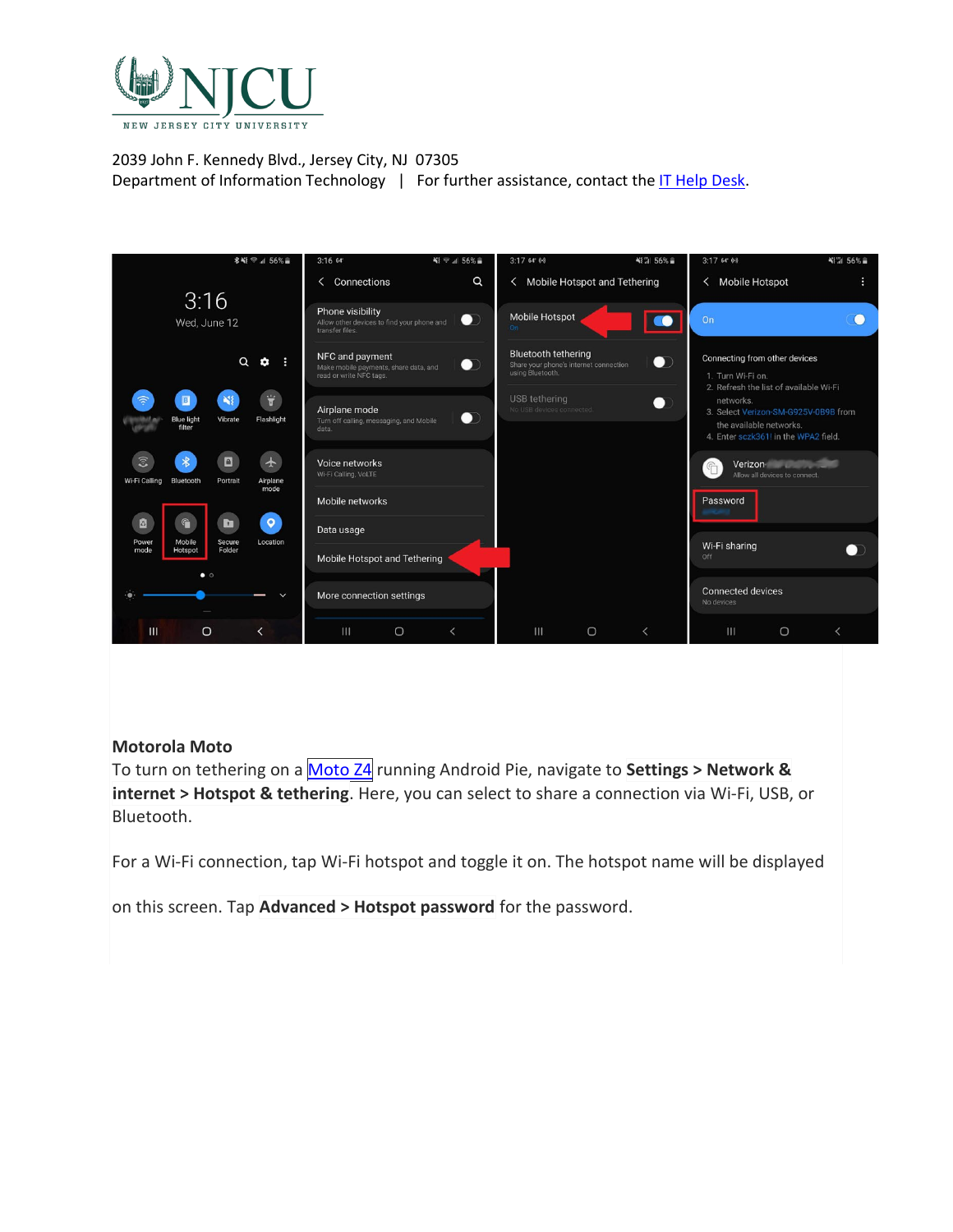

|                 | 12:09 圖 2 ∞ ≱                                            | 中学生          |                    | 12:09 圖 2 ∞ ≱<br>$\mathbb{R}$ $\blacksquare$ |                                                                        | 12:09 ■ 2 00 ₽ |                                                                                                                                                                   | $\mathbb{R}$ $\blacksquare$ |     |
|-----------------|----------------------------------------------------------|--------------|--------------------|----------------------------------------------|------------------------------------------------------------------------|----------------|-------------------------------------------------------------------------------------------------------------------------------------------------------------------|-----------------------------|-----|
| Q               | Search settings                                          |              | $\leftarrow$       | <b>Network &amp; internet</b>                | $\circledR$<br>Q                                                       | $\leftarrow$   | <b>Hotspot &amp; tethering</b>                                                                                                                                    | Q                           | (?) |
| $\mathcal{L}$   | $\times$<br>Gestures & custom features                   |              |                    | Wi-Fi<br>ICanHazLaptopWiFi<br>Mobile network | Wi-Fi hotspot<br>Not sharing internet or content with other<br>devices |                |                                                                                                                                                                   |                             |     |
|                 |                                                          |              |                    | Verizon Wireless                             |                                                                        |                | USB tethering<br>Share phone's internet connection<br>via USB                                                                                                     |                             |     |
| 川川              | Phone is set to vibrate                                  | $\checkmark$ | $\bigcirc$         | Data usage<br>848 kB of data used            |                                                                        |                | Bluetooth tethering<br>$\bigcirc$<br>Share phone's internet connection<br>via Bluetooth                                                                           |                             |     |
|                 | Network & internet<br>Wi-Fi, mobile, data usage, hotspot |              | $\circledS$        | Hotspot & tethering<br>Off                   |                                                                        |                |                                                                                                                                                                   |                             |     |
| $\overline{a}$  | Connected devices<br>Bluetooth, NFC                      |              | $\bm{\downarrow}$  | Airplane mode                                | $\overline{\phantom{a}}$                                               | $\odot$        | Use hotspot and tethering to provide<br>internet to other devices through your<br>mobile data connection. Apps can also<br>create a hotspot to share content with |                             |     |
| :               | Apps & notifications<br>Permissions, default apps        |              | $C_{\overline{u}}$ | <b>VPN</b><br>None                           |                                                                        |                | nearby devices.                                                                                                                                                   |                             |     |
|                 | Battery<br>21% - Should last until about 1:15 PM         |              |                    | <b>Private DNS</b><br>On                     |                                                                        |                |                                                                                                                                                                   |                             |     |
|                 | Display<br>Wallpaper, sleep, font size                   |              |                    |                                              |                                                                        |                |                                                                                                                                                                   |                             |     |
| $\triangleleft$ | Sound<br>Volume, vibration, Do Not Disturb               |              |                    |                                              |                                                                        |                |                                                                                                                                                                   |                             |     |
|                 | ◀                                                        |              |                    |                                              |                                                                        |                |                                                                                                                                                                   |                             |     |
|                 |                                                          |              |                    |                                              |                                                                        |                |                                                                                                                                                                   |                             |     |

# **LG**

Pull down from the top of the screen and select **Settings > Tethering**. Then toggle the Wi-Fi

hotspot switch to on.